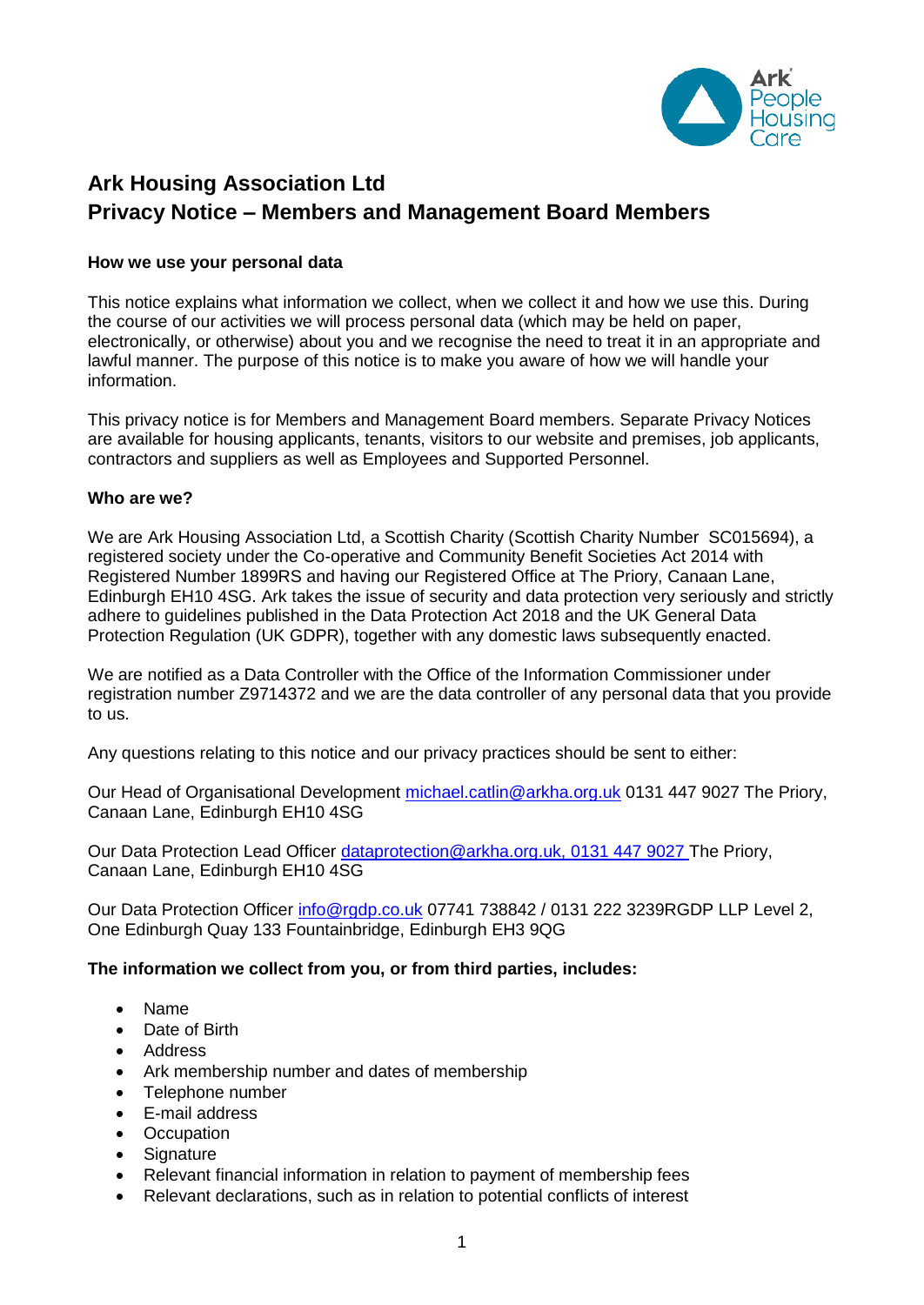- In relation to board members, details regarding your professional experience and relevant employment History
- In relation to board members, information in relation to protected characteristics in terms of the Equality Act 2010, such as health requirements (disability), religion, sexual orientation and race or ethnic group, if relevant
- In relation to board Members, training and review records
- In relation to the Chair and Depute Chair of the Board, criminal convictions; and
- In relation to the Chair and Depute Chair of the Board, PVG Number

## **Why we need this information about you and the legal bases for processing**

We need your information and will use your information for:

- Administration of membership and board membership records
- Administration in relation to the payment of membership fees
- Issuing share certificates
- Updating entries in relevant Ark registers, such as the register of members and the register of board members, and making these publicly available as necessary in accordance with Ark's rules and regulatory expectations
- Administration of relevant meetings, including annual general meetings, board meetings and sub-committee meetings
- Appraisal, training and development of board members
- Publishing relevant board member information, and records of relevant meetings, in annual accounts and on our website, in accordance with regulatory and legal expectations
- Sharing Board Member (and where requested Member) information with Ark's regulators, such as the Scottish Housing Regulator and
- The administration of formal processes such as in relation to complaint investigations, or alleged code of conduct breaches, where necessary.

When we use your information, we are required to have a lawful basis to do so. The lawful bases we may rely on include:

- **Consent:** where you have given us clear consent for us to process your personal information for a specific purpose. This will only apply in limited circumstances where we have clearly asked for your consent;
- **Contract:** where our use of your personal information is necessary for a contract we have with you, or because you have asked us to take specific steps before entering into a contract. This includes where you apply for housing and in order to enter into and perform your tenancy agreement;
- **Legal obligation:** where our use of your personal information is necessary for us to comply with the law. This includes our regulatory obligations, such as those imposed on us by the Scottish Housing Regulator;
- **Vital interests:** where our use of your personal information is necessary to protect you or someone else's life;
- **Public task:** where our use of your personal information is necessary for us to perform a task in the public interest or for our official functions and the task or function has a clear basis in law. This may apply to our public functions as a registered social landlord; and
- **Legitimate interests:** where our use of your personal information is necessary for our legitimate interests or the legitimate interests of a third party (unless there is a good reason to protect your personal information which overrides our legitimate interests).

Some of the personal data that we process in relation to you is called 'special category personal data'. This type of data is more sensitive and therefore needs more protection including an additional legal basis. We process special category data, as relevant, in relation to gender, health and ethnic origin. We process this data so that we can provide our housing service in accordance with the substantial public interest involved in our work as a Registered Social Landlord.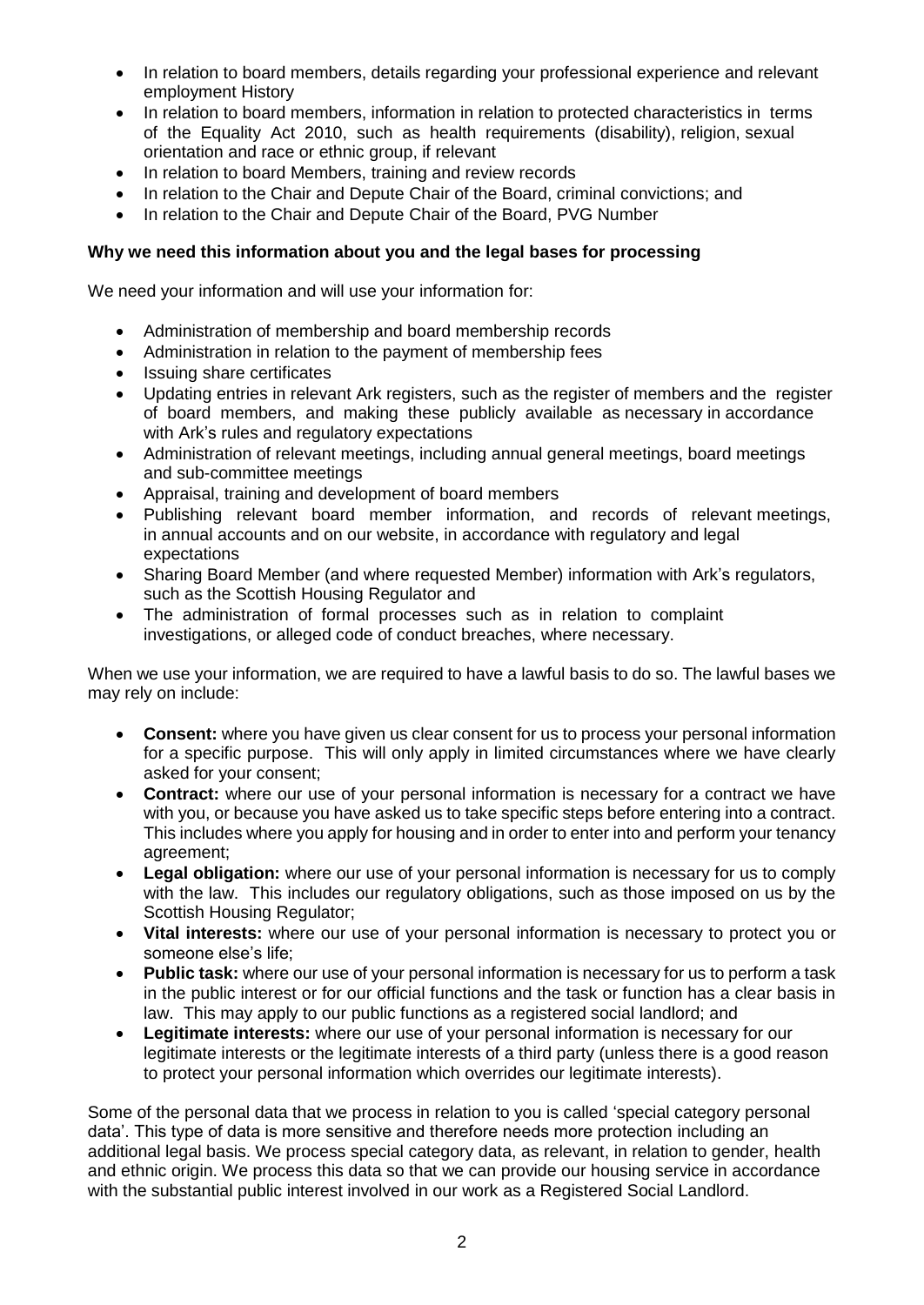## **Sharing of Your Information**

The information you provide to us will be treated by us as confidential and will be processed only by our employees within the UK, subject to the comments in the 'Transfers outside the UK' section below. We may disclose your information to other third parties if we are required to by law or if they act for us for the purposes set out in this notice or for other purposes approved by you, including the following:

- To process the payment of your membership fees
- To comply with the legal and regulatory expectations of our regulators, such as the Scottish Housing Regulator, the Care Inspectorate, and Disclosure Scotland, as well as with the work of our auditors
- To manage your training, where there is involvement by external providers, verifiers or accrediting agencies, and
- If we enter into a joint venture with or are sold to or merged with another business entity, your information may be disclosed to our new business partners or owners

Unless required to do so by law, we will not otherwise share, sell or distribute any of the information you provide to us without your consent.

## **Transfers outside the UK**

When required, eg, if you reside outside the UK and we need to contact you, we may transfer your information outside the UK as follows:

- To EU/EEA countries or countries which have an adequacy agreement with the UK or EU.
- To countries outside the EU/EEA where there is no adequacy agreement. In these instances we will ensure that appropriate safeguards are in place.

### **Security**

When you give us information we take steps to make sure that your personal data is kept secure and safe. We will only store relevant information in accordance with our Data Protection policy and associated policies, copies of which are available on request.

## **How long we will keep your information**

We review our data retention periods regularly and will only hold your personal data for as long as is necessary for the relevant activity, as required by law or as set out in any relevant contract we have with you. Our Retention procedure and schedule is available from our office on request.

## **Your Rights**

You have the right at any time to:

- Access information about the personal data we process and to obtain a copy of it;
- To change incorrect or incomplete data;
- To erase or stop processing your personal data (in certain circumstances);
- To stop sending you marketing messages;
- To object to processing in certain circumstances.

If you would like to exercise any of your rights, have any questions or would like to complain about the way that we process your personal data, please contact the Data Protection lead at:

Ark Housing Association Ltd The Priory Canaan Lane **Edinburgh** EH10 4SG